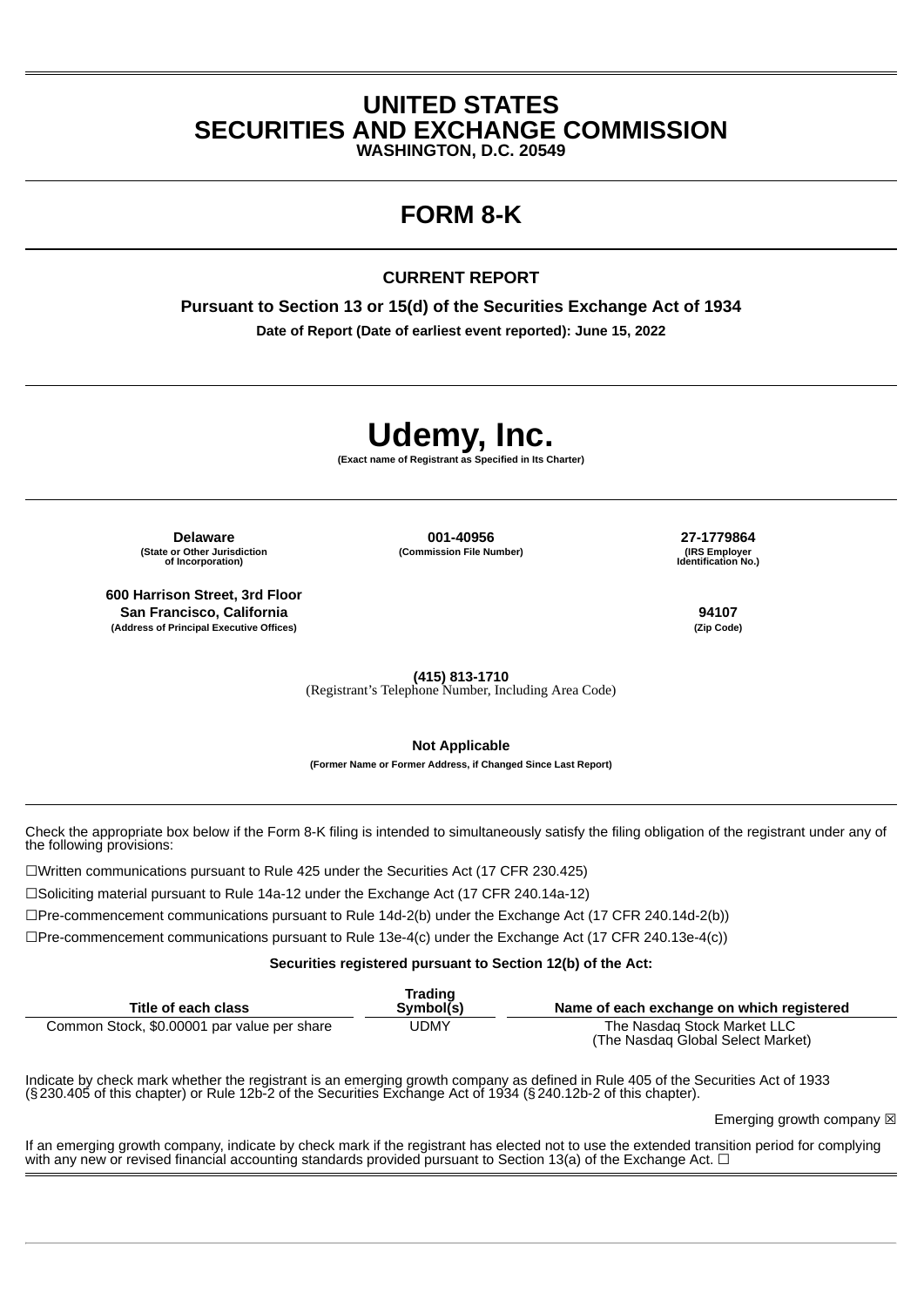#### **Item 5.07. Submission of Matters to a Vote of Security Holders.**

On June 15, 2022, Udemy, Inc. (the "Company") held its 2022 Annual Meeting of Stockholders (the "Annual Meeting"). At the Annual Meeting, 109,216,556 shares of the Company's common stock, representing 78.22% of the voting power of all issued and outstanding shares of common stock entitled to vote at the meeting, were present in person or by proxy and voted on the following proposals, each of which is described in more detail in the Company's definitive proxy statement for the Annual Meeting filed with the Securities and Exchange Commission on April 20, 2022.

1. The stockholders elected the two individuals listed below as Class I directors to the Company's Board of Directors (the "Board"), each to serve until the 2025 annual meeting of stockholders or until his, her, or their successor is duly elected and qualified or until his, her, or their earlier death, resignation or removal. The voting results were as follows:

| Name                 | <b>Votes For</b> | <b>Votes Withheld</b> | <b>Broker Non-Votes</b> |
|----------------------|------------------|-----------------------|-------------------------|
| <b>Heather Hiles</b> | 100.414.049      | 2.447.001             | 6.355.506               |
| Kenneth Fox          | 102.024.182      | 836.868               | 6,355,506               |

2. The stockholders ratified the appointment of Deloitte & Touche LLP as the Company's independent registered public accounting firm for the fiscal year ending December 31, 2022. The voting results were as follows:

| <b>Votes For</b> | <b>Votes Against</b> | <b>Abstentions</b> | <b>Broker Non-Votes</b> |
|------------------|----------------------|--------------------|-------------------------|
| 109.154.672      | 32,387               | 29.497             |                         |